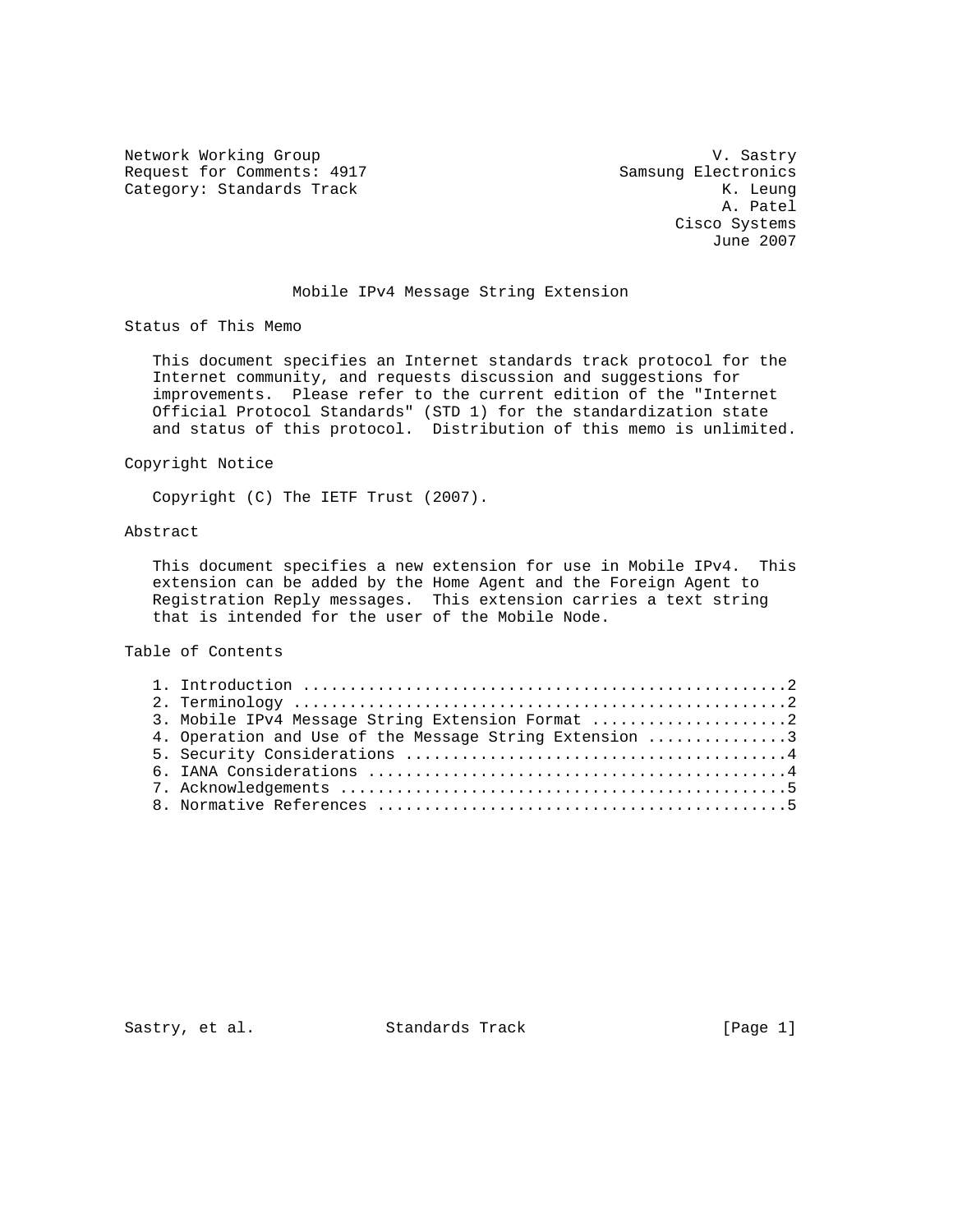## 1. Introduction

 This document specifies a new skippable extension that can be added by the Foreign Agent and Home Agent in any registration message targeted for the Mobile Node. Such a message may be either a Registration Reply or Registration Revocation (i.e., co-located Care-of Address mode). For the Registration Reply message, this extension can be added regardless of whether the registration has succeeded or failed.

 The content of the text string in this extension and its usage by the Mobile Node is implementation specific. The text string in this extension is intended for the user of the Mobile Node. For example, this message can be displayed on the Mobile Node's user interface, logged, or handled in any other implementation dependent way, depending on the form of the Mobile Node.

 Typical contents of the text string will indicate a registration failure reason, or give a welcome message on successful registration. This is important, as the failure reason code gives very limited information for interpretation by the user of the Mobile Node. For example, a string like "registration failed : Prepaid Quota for the user is exhausted" can give a human readable description of the result of Mobile IP registration.

2. Terminology

 The key words "MUST", "MUST NOT", "REQUIRED", "SHALL", "SHALL NOT", "SHOULD", "SHOULD NOT", "RECOMMENDED", "MAY", and "OPTIONAL" in this document are to be interpreted as described in RFC 2119 [RFC2119].

3. Mobile IPv4 Message String Extension Format

 The Message String Extension conforms to the Short Extension format specified for Mobile IPv4 [RFC3344]. The Message String Extension is a skippable extension.

| 0 1 2 3 4 5 6 7 8 9 0 1 2 3 4 5 6 7 8 9 0 1 2 3 4 5 6 7 8 9 0 1 |  |      |  |  |  |  |  |  |  |  |  |  |                    |  |  |  |  |  |  |  |  |      |  |  |  |  |  |  |
|-----------------------------------------------------------------|--|------|--|--|--|--|--|--|--|--|--|--|--------------------|--|--|--|--|--|--|--|--|------|--|--|--|--|--|--|
|                                                                 |  |      |  |  |  |  |  |  |  |  |  |  |                    |  |  |  |  |  |  |  |  |      |  |  |  |  |  |  |
|                                                                 |  | Type |  |  |  |  |  |  |  |  |  |  | Length    Sub-Type |  |  |  |  |  |  |  |  | Text |  |  |  |  |  |  |
|                                                                 |  |      |  |  |  |  |  |  |  |  |  |  |                    |  |  |  |  |  |  |  |  |      |  |  |  |  |  |  |

Type:

145: An 8-bit identifier of the type mobility option.

Sastry, et al. Standards Track [Page 2]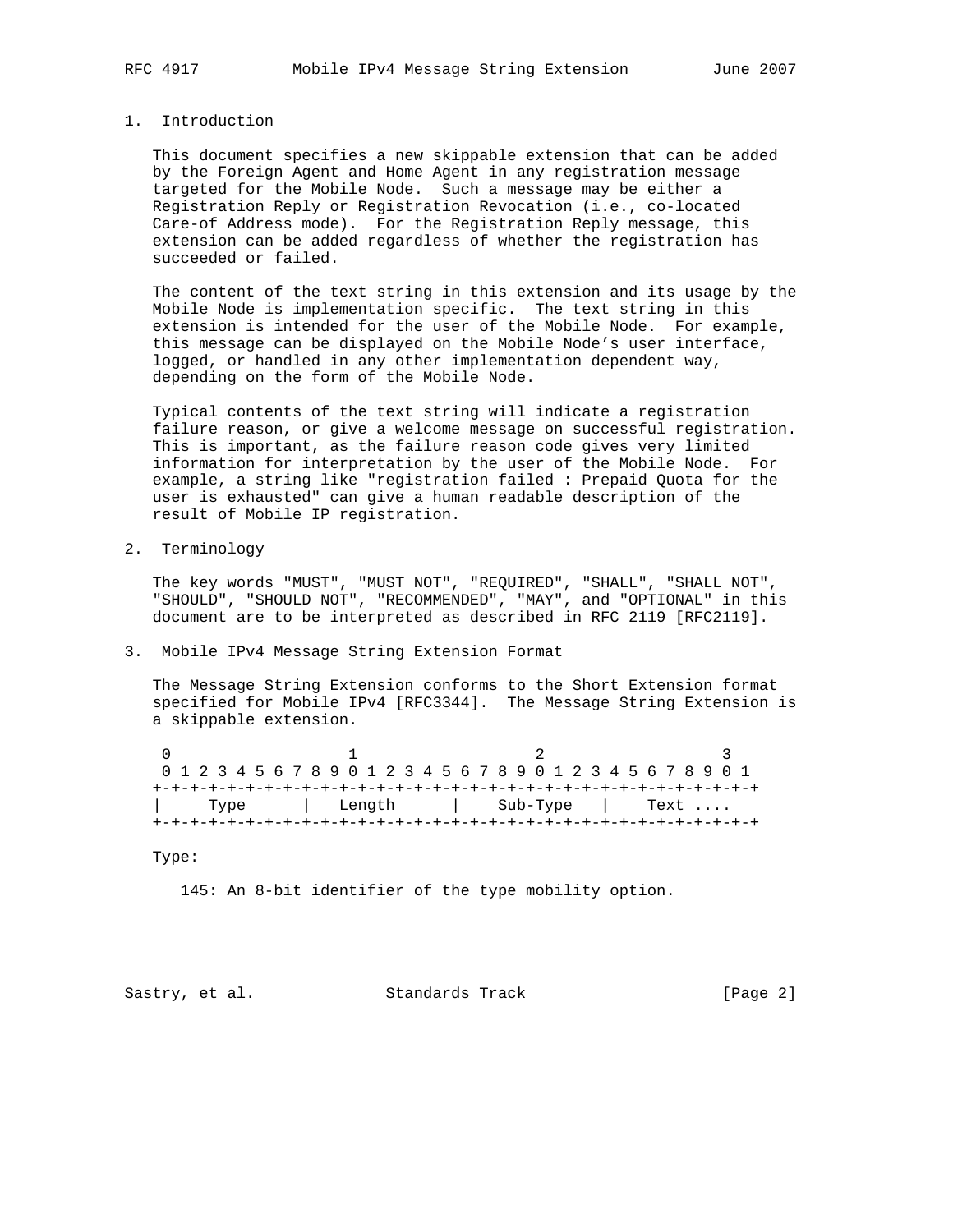Length:

 An 8-bit unsigned integer. Length of the extension, in bytes, excluding the extension Type and the extension Length fields. This field MUST be set to 1 plus the total length of the Text field.

Sub-Type:

1: Extension comes from the Home Agent

2: Extension comes from the Foreign Agent

Text:

 The Text field is one or more octets, and its contents are implementation dependent. It is intended to be human readable, and MUST NOT affect the operation of the protocol. The message MUST be in UTF-8 encoded ISO-10646 [RFC3629] characters. The number of octets in the encoded representation of the message is always exactly the value of the Length field minus one. (The number of unicode characters represented by this octet sequence may be smaller than the number of octets.)

4. Operation and Use of the Message String Extension

 The Message String Extension is only valid for use within Mobile IPv4 Registration Reply and Registration Revocation messages. The Message String Extension is a skippable extension. Either the Home Agent or Foreign Agent or both can add the Message String Extension to registration messages. The usage of Text field of the Message String Extension is implementation dependent. For example, the message can be displayed on the Mobile Node's user interface, logged, or handled in an implementation dependent way, depending on the form of the Mobile Node. The Mobile Node may throttle how often the user is notified of the message.

 As an example, the Home Agent may reject the first Registration Request because the prepaid quota for the user is reached and may attach a Message String Extension with the text "Prepaid quota reached. Please contact www.paymore.example.com to update balance". The Mobile Node could display this on the user interface. As a response, the user of the Mobile Node may take the required action to update the prepaid account and retry the registration process. The Home Agent may accept this Registration Request and attach a Message

Sastry, et al. Standards Track [Page 3]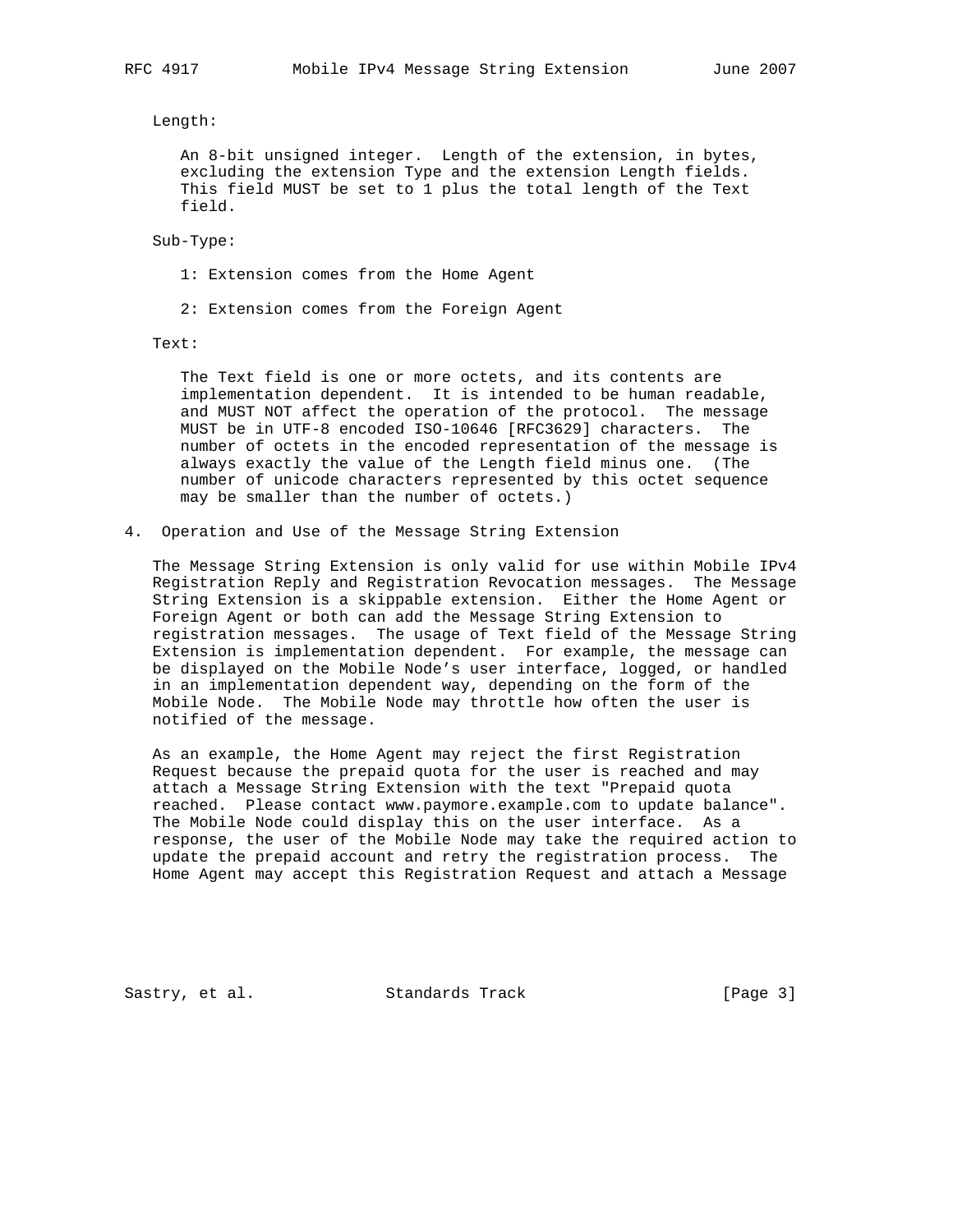String Extension with the text "Welcome to www.serviceprovider.example.com". The Mobile Node could display this on the user interface, thus confirming a successful creation of binding on Home Agent.

 In the case that the message is not originated by the Home Agent itself, but for instance, is received from a RADIUS server [RFC2865], it could be received in some other encoding than UTF-8. If so, the Home Agent MUST convert the message to UTF-8 encoded ISO-10646 [RFC3629] characters.

5. Security Considerations

 The Message String Extension can be added by the Home Agent or Foreign Agent or both. The protection of the extension is based on the ordering method specified for message authentication in RFC 3344 [RFC3344] and emphasized below.

 If the extension is added by the Home Agent (extension with subtype 1) to a Registration Reply or Registration Revocation message, it MUST appear before Mobile-Home Authentication Extension [RFC3344].

 If the extension is added by the Foreign Agent (extension with subtype 2) to a Registration Reply message, it MUST appear after Mobile-Home Authentication Extension [RFC3344] whenever present. Also the extension MUST appear before the Mobile-Foreign Authentication Extension whenever present. However, since security association between the Mobile Node and Foreign Agent is optional, it is possible that the extension is not authenticated in this case.

 There is no confidentiality provided by the extension; the message is transferred unencrypted, and if sensitive information is sent for display purposes, it may need to be protected by other means.

6. IANA Considerations

 This specification reserves number 145 for the Message String Extension in Section 3 from the space of numbers for skippable mobility extensions (i.e., 128-255) defined for Mobile IPv4 [RFC3344] at http://www.iana.org/assignments/mobileip-numbers.

 This specification also creates a new subtype space for the type number of this extension. The subtype values 1 and 2 are defined in this specification. The subtype value 1 is reserved for use by the

Sastry, et al. Standards Track [Page 4]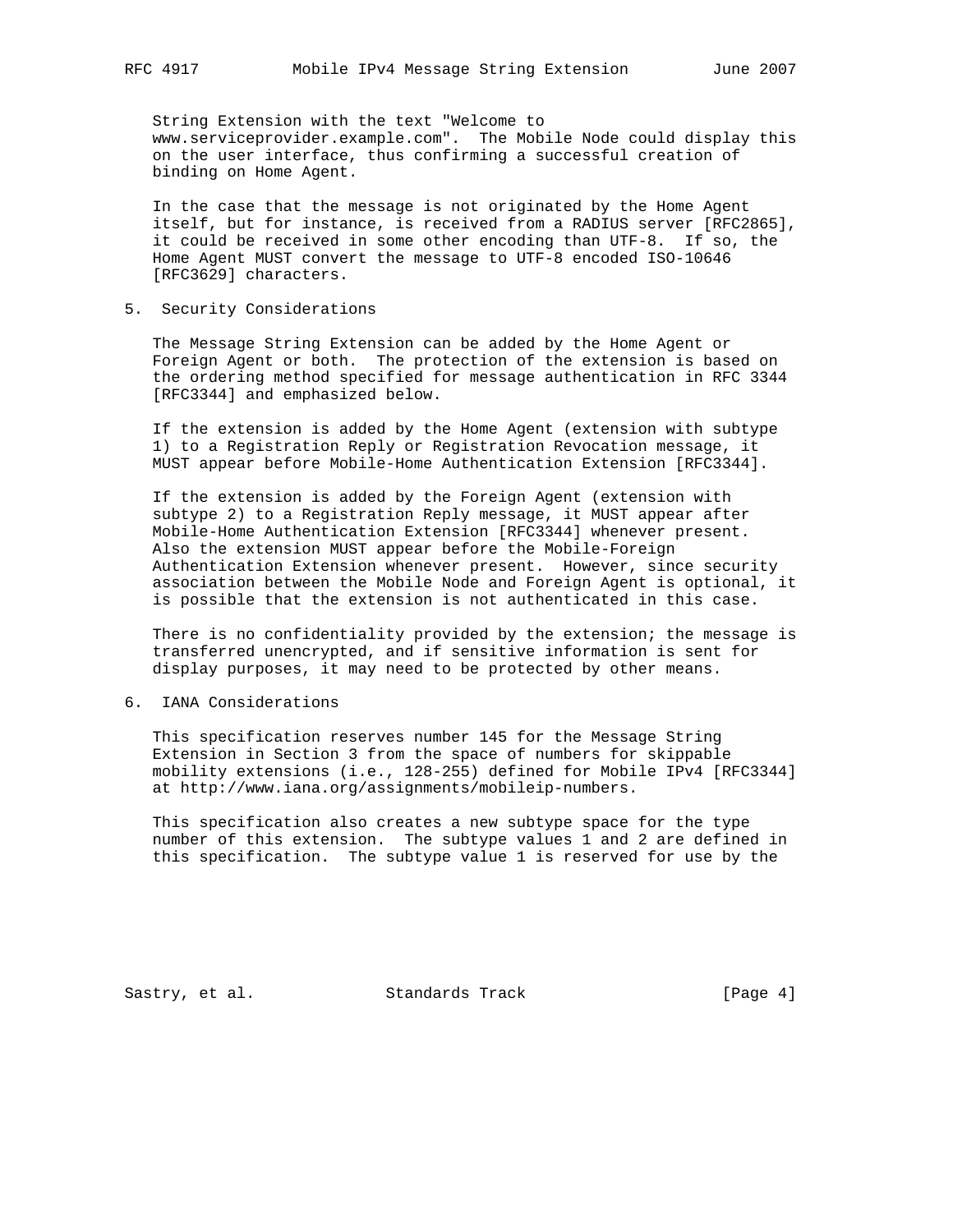Home Agent and subtype value 2 is reserved for use by the Foreign Agent. Similar to the procedures specified for Mobile IPv4 [RFC3344] number spaces, future allocations from this number space require expert review [RFC2434].

7. Acknowledgements

 The authors would like to thank Avi Lior, Curtis Provost, and Henrik Levkowetz for their useful comments on an earlier version of this document. Also, Russ Housley, Vidya Narayanan, Blake Ramsdell, Paul Hoffman, and Jeff Hutzelman provided justifications to mandate the need for only UTF-8 encoding in the message and solicited better clarifications in the security considerations section.

- 8. Normative References
	- [RFC2119] Bradner, S., "Key words for use in RFCs to Indicate Requirement Levels", BCP 14, RFC 2119, March 1997.
	- [RFC2434] Narten, T. and H. Alvestrand, "Guidelines for Writing an IANA Considerations Section in RFCs", BCP 26, RFC 2434, October 1998.
	- [RFC2865] Rigney, C., Willens, S., Rubens, A., and W. Simpson, "Remote Authentication Dial In User Service (RADIUS)", RFC 2865, June 2000.
	- [RFC3344] Perkins, C., Ed., "IP Mobility Support for IPv4", RFC 3344, August 2002.
	- [RFC3629] Yergeau, F., "UTF-8, a transformation format of ISO 10646", STD 63, RFC 3629, November 2003.

Sastry, et al. Standards Track [Page 5]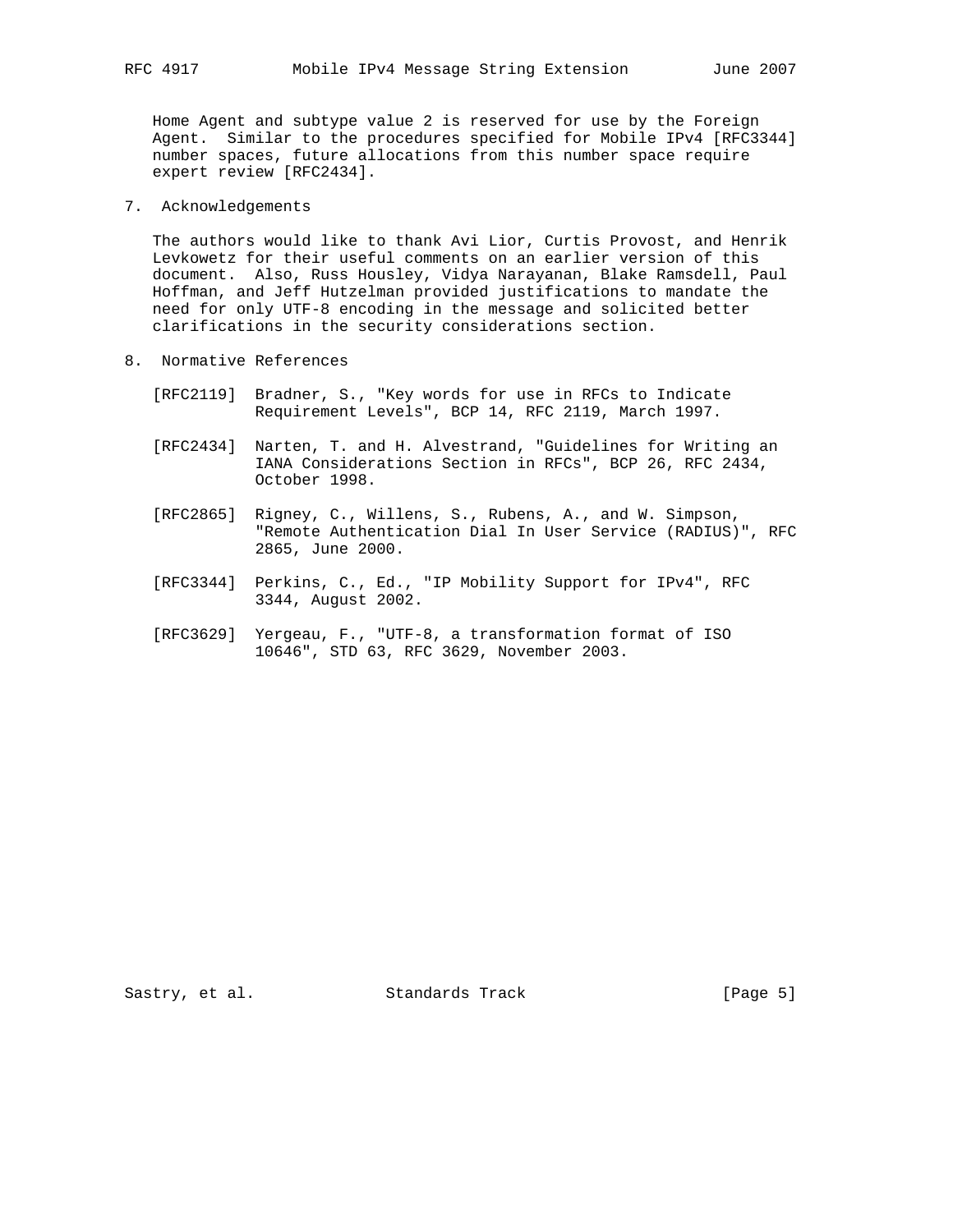Authors' Addresses Venkateshwara Sastry Samsung Electronics 124/C 5th D Cross Girinagar I Phase Bangalore 560085 India Phone: +91-80-26725942 EMail: venkat.sastry@gmail.com Kent Leung Cisco Systems 170 W. Tasman Drive San Jose, CA 95134 US Phone: +1 408-526-5030 EMail: kleung@cisco.com Alpesh Patel Cisco Systems 170 W. Tasman Drive San Jose, CA 95134 US Phone: +1 408-853-9580 EMail: alpesh@cisco.com

Sastry, et al. Standards Track [Page 6]